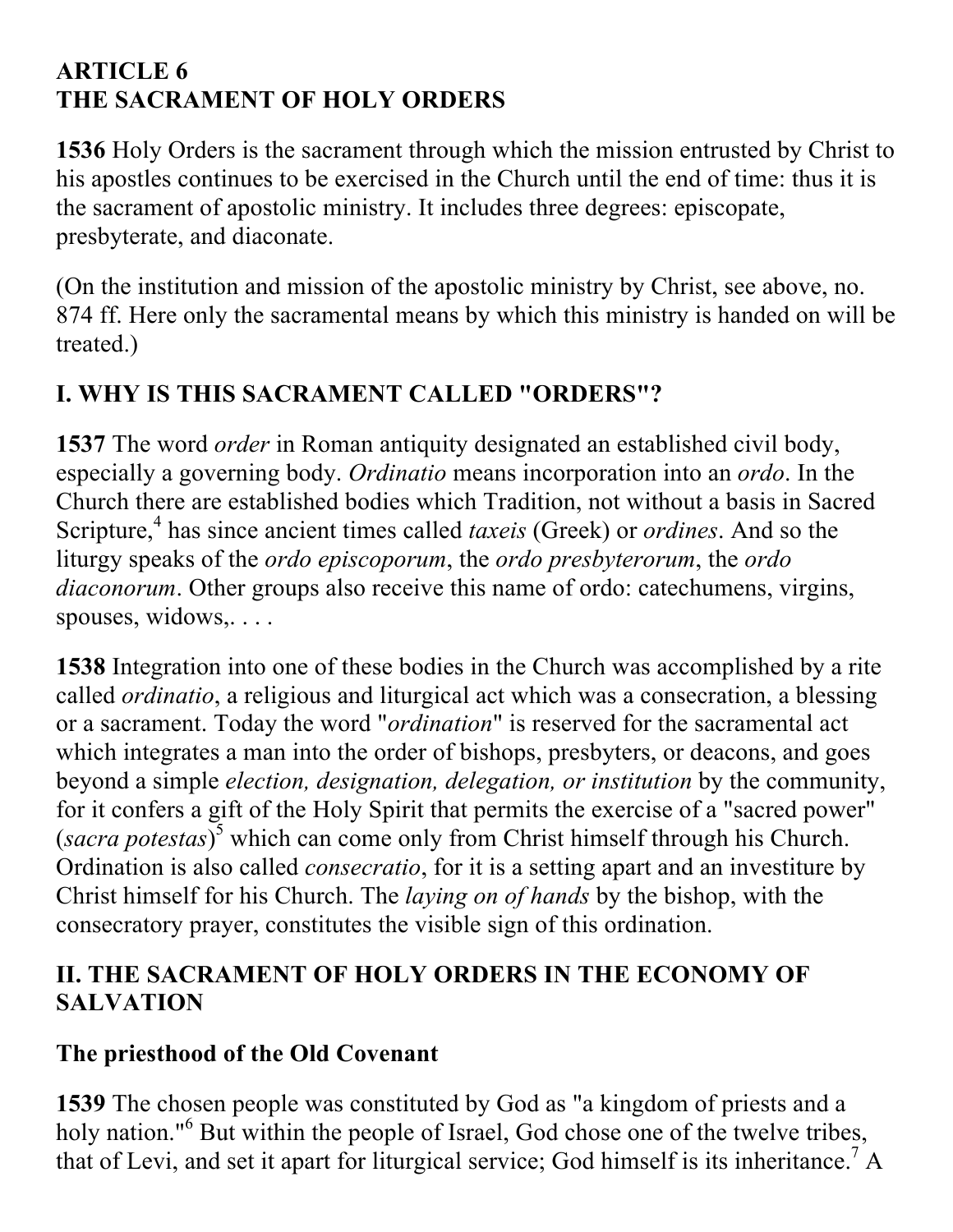special rite consecrated the beginnings of the priesthood of the Old Covenant. The priests are "appointed to act on behalf of men in relation to God, to offer gifts and sacrifices for sins."<sup>8</sup>

**1540** Instituted to proclaim the Word of God and to restore communion with God by sacrifices and prayer,<sup>9</sup> this priesthood nevertheless remains powerless to bring about salvation, needing to repeat its sacrifices ceaselessly and being unable to achieve a definitive sanctification, which only the sacrifice of Christ would  $accountish.<sup>10</sup>$ 

**1541** The liturgy of the Church, however, sees in the priesthood of Aaron and the service of the Levites, as in the institution of the seventy elders,  $\frac{1}{1}$  a prefiguring of the ordained ministry of the New Covenant. Thus in the Latin Rite the Church prays in the consecratory preface of the ordination of bishops:

God the Father of our Lord Jesus Christ, . . . by your gracious word you have established the plan of your Church.

From the beginning,

you chose the descendants of Abraham to be your holy nation. You established rulers and priests and did not leave your sanctuary without ministers to serve you... $^{12}$ 

**1542** At the ordination of priests, the Church prays:

Lord, holy Father, ...

when you had appointed high priests to rule your people, you chose other men next to them in rank and dignity to be with them and to help them in their task. . . .

you extended the spirit of Moses to seventy wise men. . . . You shared among the sons of Aaron the fullness of their father's power. $^{13}$ 

**1543** In the consecratory prayer for ordination of deacons, the Church confesses:

Almighty God . . ., You make the Church, Christ's body, grow to its full stature as a new and greater temple. You enrich it with every kind of grace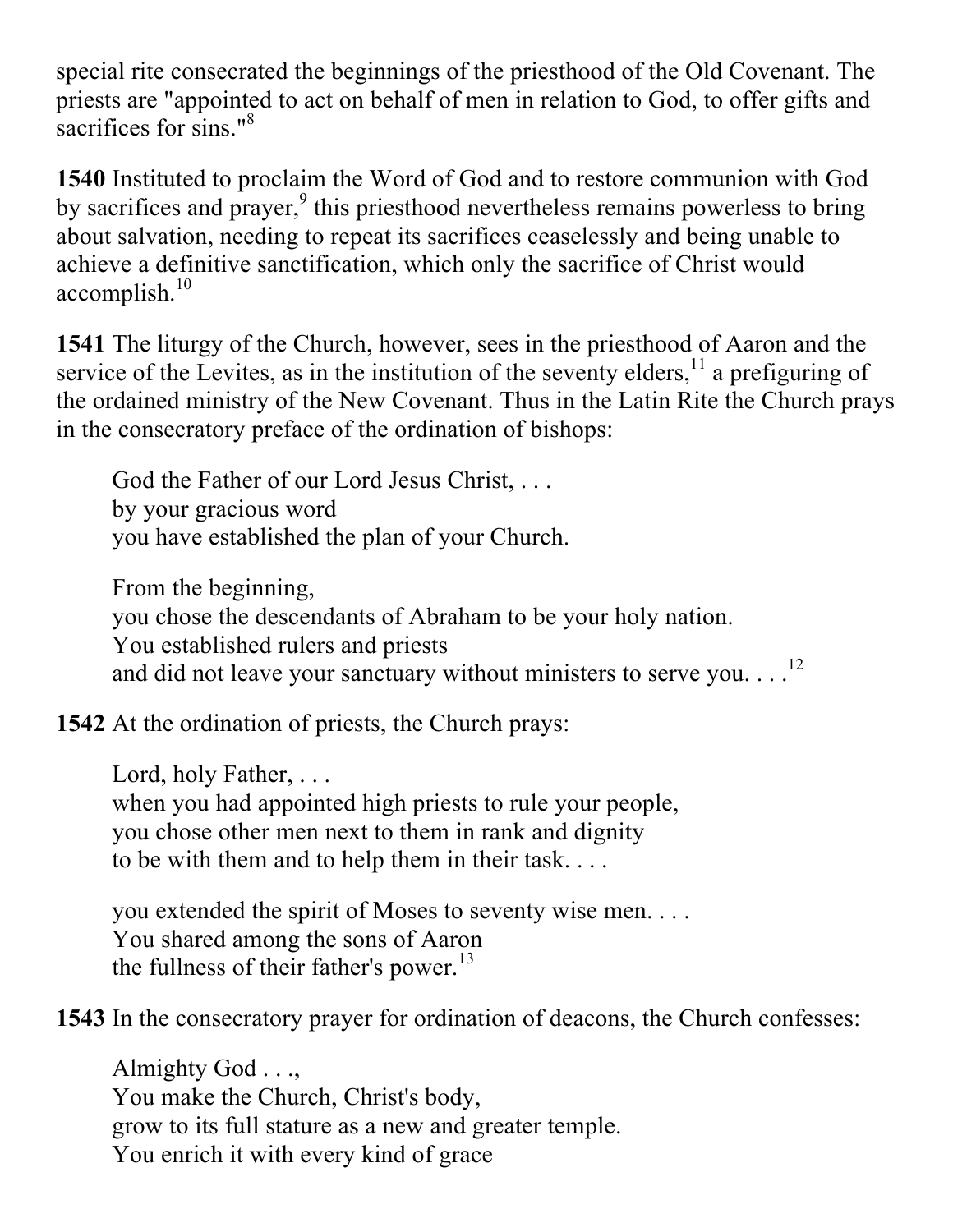and perfect it with a diversity of members to serve the whole body in a wonderful pattern of unity.

You established a threefold ministry of worship and service, for the glory of your name.

As ministers of your tabernacle you chose the sons of Levi and gave them your blessing as their everlasting inheritance.<sup>14</sup>

## **The one priesthood of Christ**

**1544** Everything that the priesthood of the Old Covenant prefigured finds its fulfillment in Christ Jesus, the "one mediator between God and men."15 The Christian tradition considers Melchizedek, "priest of God Most High," as a prefiguration of the priesthood of Christ, the unique "high priest after the order of Melchizedek";<sup>16</sup> "holy, blameless, unstained,"<sup>17</sup> "by a single offering he has perfected for all time those who are sanctified,"18 that is, by the unique sacrifice of the cross.

**1545** The redemptive sacrifice of Christ is unique, accomplished once for all; yet it is made present in the Eucharistic sacrifice of the Church. The same is true of the one priesthood of Christ; it is made present through the ministerial priesthood without diminishing the uniqueness of Christ's priesthood: "Only Christ is the true priest, the others being only his ministers."<sup>19</sup>

# **Two participations in the one priesthood of Christ**

**1546** Christ, high priest and unique mediator, has made of the Church "a kingdom, priests for his God and Father."<sup>20</sup> The whole community of believers is, as such, priestly. The faithful exercise their baptismal priesthood through their participation, each according to his own vocation, in Christ's mission as priest, prophet, and king. Through the sacraments of Baptism and Confirmation the faithful are "consecrated to be  $\dots$  a holy priesthood."<sup>21</sup>

**1547** The ministerial or hierarchical priesthood of bishops and priests, and the common priesthood of all the faithful participate, "each in its own proper way, in the one priesthood of Christ." While being "ordered one to another," they differ essentially.<sup>22</sup> In what sense? While the common priesthood of the faithful is exercised by the unfolding of baptismal grace --a life of faith, hope, and charity, a life according to the Spirit--, the ministerial priesthood is at the service of the common priesthood. It is directed at the unfolding of the baptismal grace of all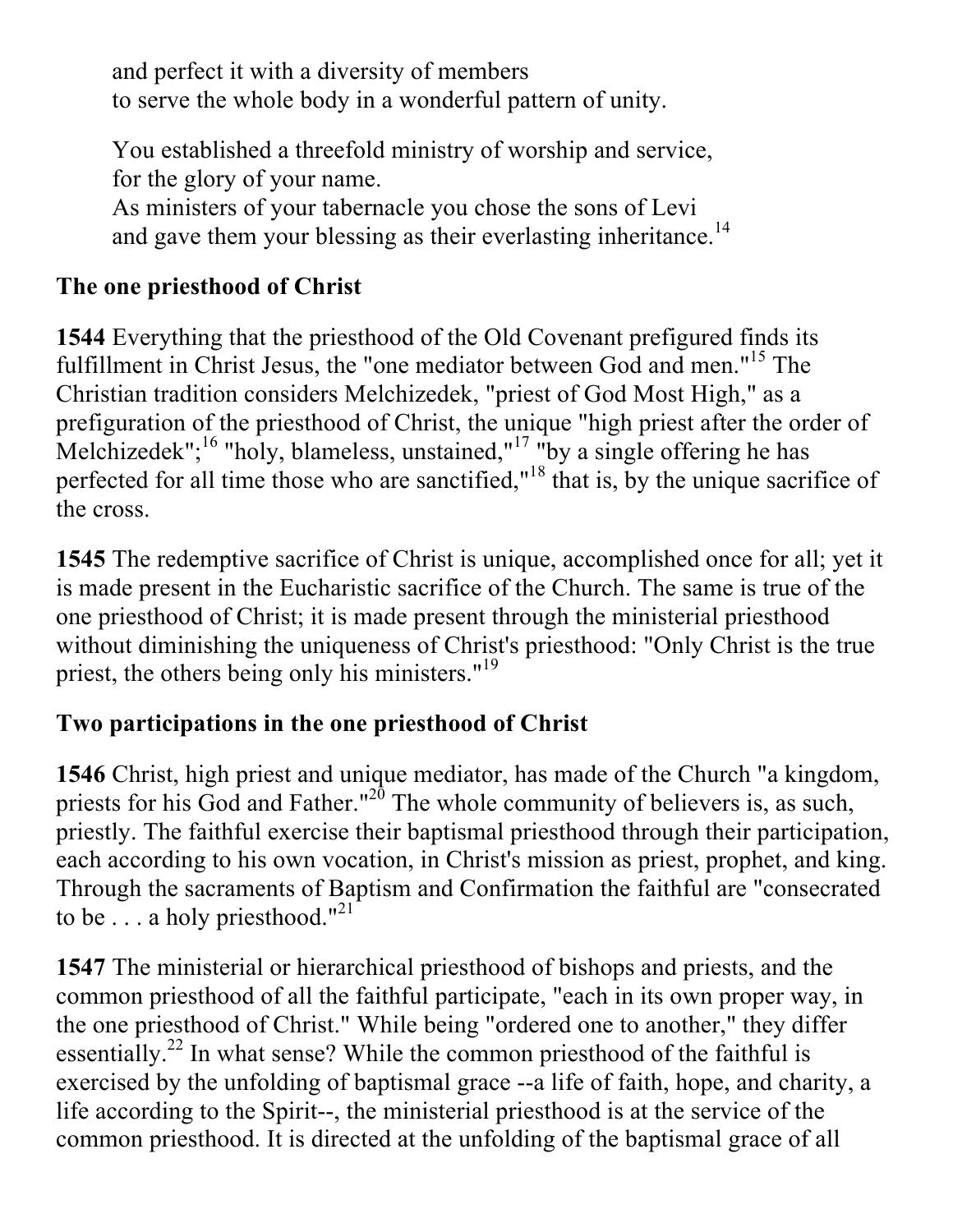Christians. The ministerial priesthood is a *means* by which Christ unceasingly builds up and leads his Church. For this reason it is transmitted by its own sacrament, the sacrament of Holy Orders.

#### **In the person of Christ the Head . . .**

**1548** In the ecclesial service of the ordained minister, it is Christ himself who is present to his Church as Head of his Body, Shepherd of his flock, high priest of the redemptive sacrifice, Teacher of Truth. This is what the Church means by saying that the priest, by virtue of the sacrament of Holy Orders, acts *in persona Christi*  Capitis:<sup>23</sup>

It is the same priest, Christ Jesus, whose sacred person his minister truly represents. Now the minister, by reason of the sacerdotal consecration which he has received, is truly made like to the high priest and possesses the authority to act in the power and place of the person of Christ himself *(virtute ac persona ipsius Christi)*. 24

Christ is the source of all priesthood: the priest of the old law was a figure of Christ, and the priest of the new law acts in the person of Christ.<sup>25</sup>

**1549** Through the ordained ministry, especially that of bishops and priests, the presence of Christ as head of the Church is made visible in the midst of the community of believers.<sup>26</sup> In the beautiful expression of St. Ignatius of Antioch, the bishop is *typos tou Patros*: he is like the living image of God the Father.<sup>27</sup>

**1550** This presence of Christ in the minister is not to be understood as if the latter were preserved from all human weaknesses, the spirit of domination, error, even sin. The power of the Holy Spirit does not guarantee all acts of ministers in the same way. While this guarantee extends to the sacraments, so that even the minister's sin cannot impede the fruit of grace, in many other acts the minister leaves human traces that are not always signs of fidelity to the Gospel and consequently can harm the apostolic fruitfulness of the Church.

**1551** This priesthood is ministerial. "That office . . . which the Lord committed to the pastors of his people, is in the strict sense of the term a *service*."28 It is entirely related to Christ and to men. It depends entirely on Christ and on his unique priesthood; it has been instituted for the good of men and the communion of the Church. The sacrament of Holy Orders communicates a "sacred power" which is none other than that of Christ. The exercise of this authority must therefore be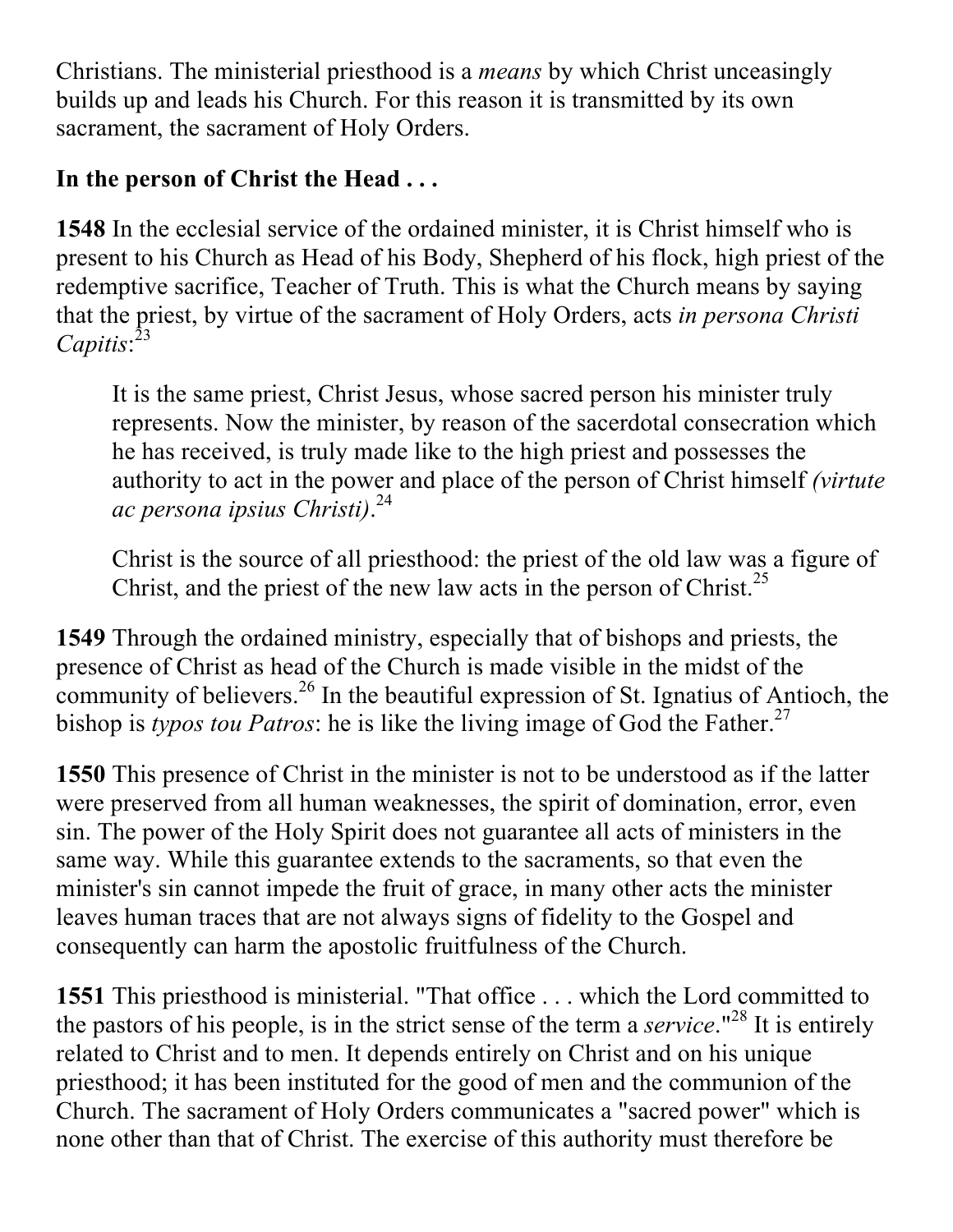measured against the model of Christ, who by love made himself the least and the servant of all.<sup>29</sup> "The Lord said clearly that concern for his flock was proof of love for him  $130$ 

#### **. . . "in the name of the whole Church"**

**1552** The ministerial priesthood has the task not only of representing Christ - Head of the Church - before the assembly of the faithful, but also of acting in the name of the whole Church when presenting to God the prayer of the Church, and above all when offering the Eucharistic sacrifice. $31$ 

**1553** "In the name of the *whole* Church" does not mean that priests are the delegates of the community. The prayer and offering of the Church are inseparable from the prayer and offering of Christ, her head; it is always the case that Christ worships in and through his Church. The whole Church, the Body of Christ, prays and offers herself "through him, with him, in him," in the unity of the Holy Spirit, to God the Father. The whole Body, *caput et membra*, prays and offers itself, and therefore those who in the Body are especially his ministers are called ministers not only of Christ, but also of the Church. It is because the ministerial priesthood represents Christ that it can represent the Church.

# **III. THE THREE DEGREES OF THE SACRAMENT OF HOLY ORDERS**

**1554** "The divinely instituted ecclesiastical ministry is exercised in different degrees by those who even from ancient times have been called bishops, priests, and deacons."32 Catholic doctrine, expressed in the liturgy, the Magisterium, and the constant practice of the Church, recognizes that there are two degrees of ministerial participation in the priesthood of Christ: the episcopacy and the presbyterate . The diaconate is intended to help and serve them. For this reason the term *sacerdos* in current usage denotes bishops and priests but not deacons. Yet Catholic doctrine teaches that the degrees of priestly participation (episcopate and presbyterate) and the degree of service (diaconate) are all three conferred by a sacramental act called "ordination," that is, by the sacrament of Holy Orders:

Let everyone revere the deacons as Jesus Christ, the bishop as the image of the Father, and the presbyters as the senate of God and the assembly of the apostles. For without them one cannot speak of the Church.<sup>33</sup>

## **Episcopal ordination - fullness of the sacrament of Holy Orders**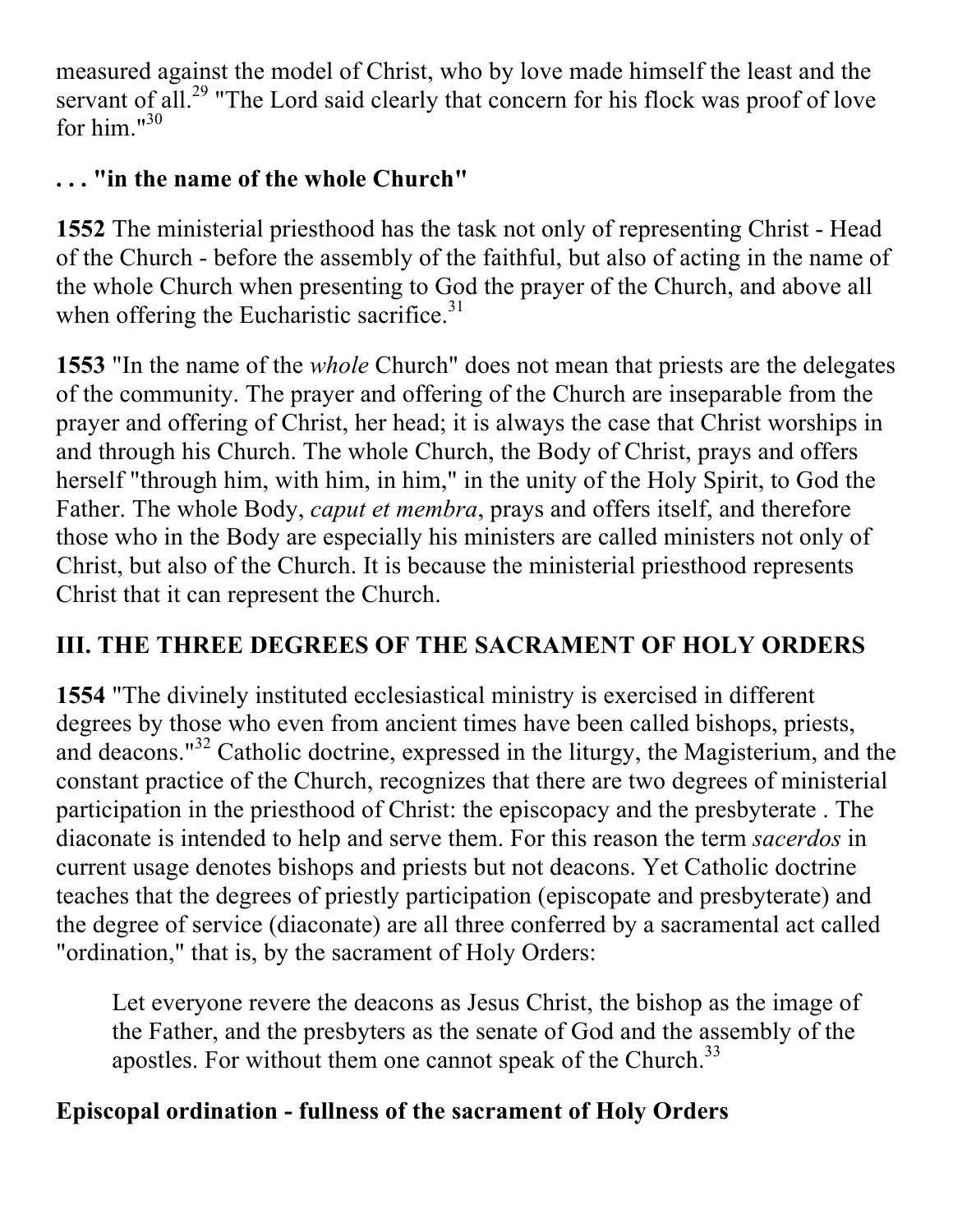**1555** "Amongst those various offices which have been exercised in the Church from the earliest times the chief place, according to the witness of tradition, is held by the function of those who, through their appointment to the dignity and responsibility of bishop, and in virtue consequently of the unbroken succession going back to the beginning, are regarded as transmitters of the apostolic line."<sup>34</sup>

**1556** To fulfill their exalted mission, "the apostles were endowed by Christ with a special outpouring of the Holy Spirit coming upon them, and by the imposition of hands they passed on to their auxiliaries the gift of the Spirit, which is transmitted down to our day through episcopal consecration."<sup>35</sup>

**1557** The Second Vatican Council "teaches . . . that *the fullness of the sacrament of Holy Orders* is conferred by episcopal consecration, that fullness namely which, both in the liturgical tradition of the Church and the language of the Fathers of the Church, is called the high priesthood, the acme (*summa*) of the sacred ministry."<sup>36</sup>

**1558** "Episcopal consecration confers, together with the office of sanctifying, also the offices of teaching and ruling. . . . In fact . . . by the imposition of hands and through the words of the consecration, the grace of the Holy Spirit is given, and a sacred character is impressed in such wise that bishops, in an eminent and visible manner, take the place of Christ himself, teacher, shepherd, and priest, and act as his representative (*in Eius persona agant*)."37 "By virtue, therefore, of the Holy Spirit who has been given to them, bishops have been constituted true and authentic teachers of the faith and have been made pontiffs and pastors."<sup>38</sup>

**1559** "One is constituted a member of the episcopal body in virtue of the sacramental consecration and by the hierarchical communion with the head and members of the college."39 The character and *collegial nature* of the episcopal order are evidenced among other ways by the Church's ancient practice which calls for several bishops to participate in the consecration of a new bishop.<sup>40</sup> In our day, the lawful ordination of a bishop requires a special intervention of the Bishop of Rome, because he is the supreme visible bond of the communion of the particular Churches in the one Church and the guarantor of their freedom.

**1560** As Christ's vicar, each bishop has the pastoral care of the particular Church entrusted to him, but at the same time he bears collegially with all his brothers in the episcopacy the *solicitude for all the Churches*: "Though each bishop is the lawful pastor only of the portion of the flock entrusted to his care, as a legitimate successor of the apostles he is, by divine institution and precept, responsible with the other bishops for the apostolic mission of the Church."<sup>41</sup>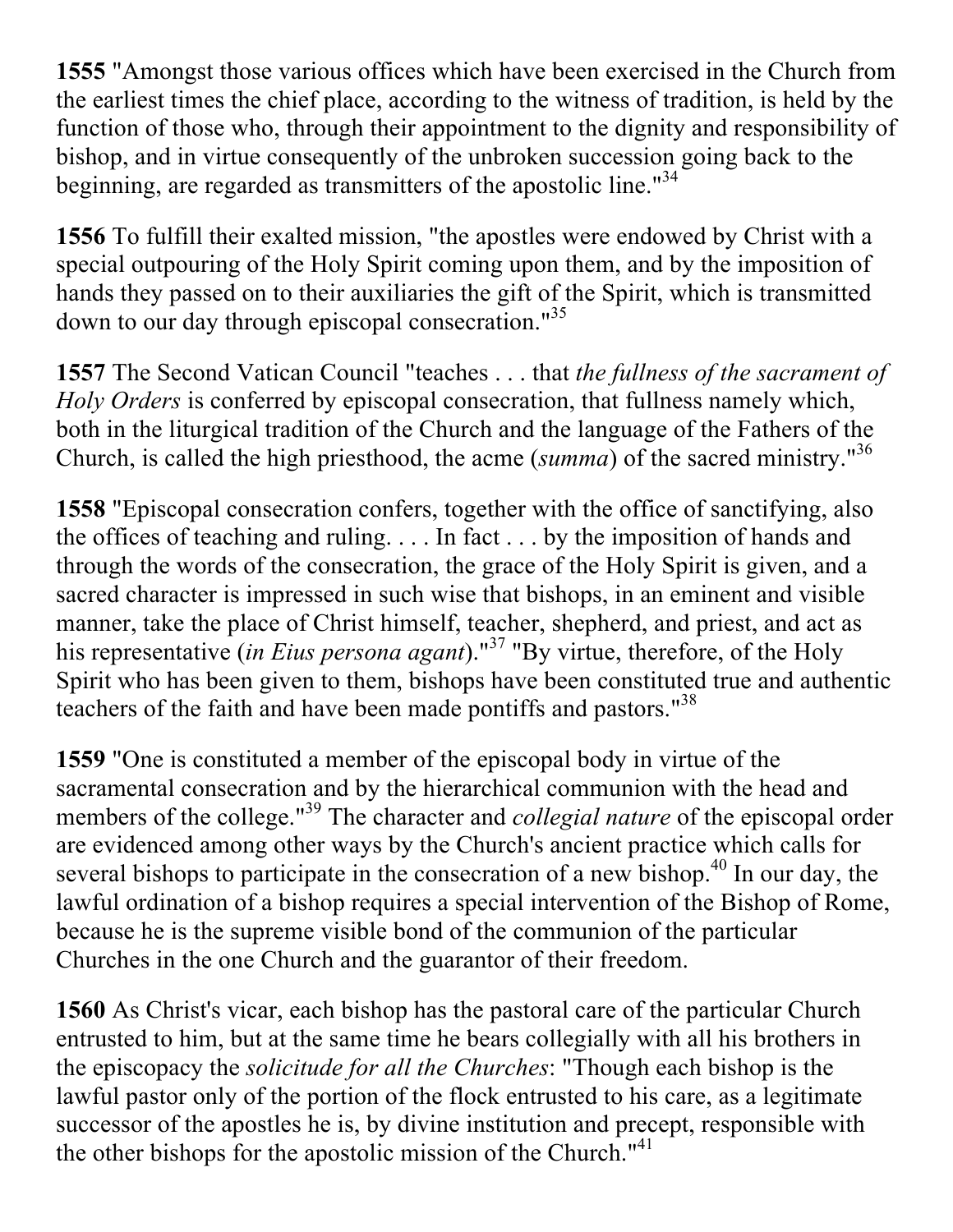**1561** The above considerations explain why the Eucharist celebrated by the bishop has a quite special significance as an expression of the Church gathered around the altar, with the one who represents Christ, the Good Shepherd and Head of his Church, presiding. $42$ 

#### **The ordination of priests - co-workers of the bishops**

**1562** "Christ, whom the Father hallowed and sent into the world, has, through his apostles, made their successors, the bishops namely, sharers in his consecration and mission; and these, in their turn, duly entrusted in varying degrees various members of the Church with the office of their ministry."43 "The function of the bishops' ministry was handed over in a subordinate degree to priests so that they might be appointed in the order of the priesthood and be *co-workers of the episcopal order* for the proper fulfillment of the apostolic mission that had been entrusted to it by Christ."<sup>44</sup>

**1563** "Because it is joined with the episcopal order the office of priests shares in the authority by which Christ himself builds up and sanctifies and rules his Body. Hence the priesthood of priests, while presupposing the sacraments of initiation, is nevertheless conferred by its own particular sacrament. Through that sacrament priests by the anointing of the Holy Spirit are signed with a special character and so are configured to Christ the priest in such a way that they are able to act in the person of Christ the head."<sup>45</sup>

**1564** "Whilst not having the supreme degree of the pontifical office, and notwithstanding the fact that they depend on the bishops in the exercise of their own proper power, the priests are for all that associated with them by reason of their sacerdotal dignity; and in virtue of the sacrament of Holy Orders, after the image of Christ, the supreme and eternal priest, they are consecrated in order to preach the Gospel and shepherd the faithful as well as to celebrate divine worship *as true priests of the New Testament*."<sup>46</sup>

**1565** Through the sacrament of Holy Orders priests share in the universal dimensions of the mission that Christ entrusted to the apostles. The spiritual gift they have received in ordination prepares them, not for a limited and restricted mission, "but for the fullest, in fact the universal mission of salvation 'to the end of the earth, $"^{47}$  "prepared in spirit to preach the Gospel everywhere." $^{48}$ 

**1566** "It is in the Eucharistic cult or in the *Eucharistic assembly* of the faithful (*synaxis*) that they exercise in a supreme degree their sacred office; there, acting in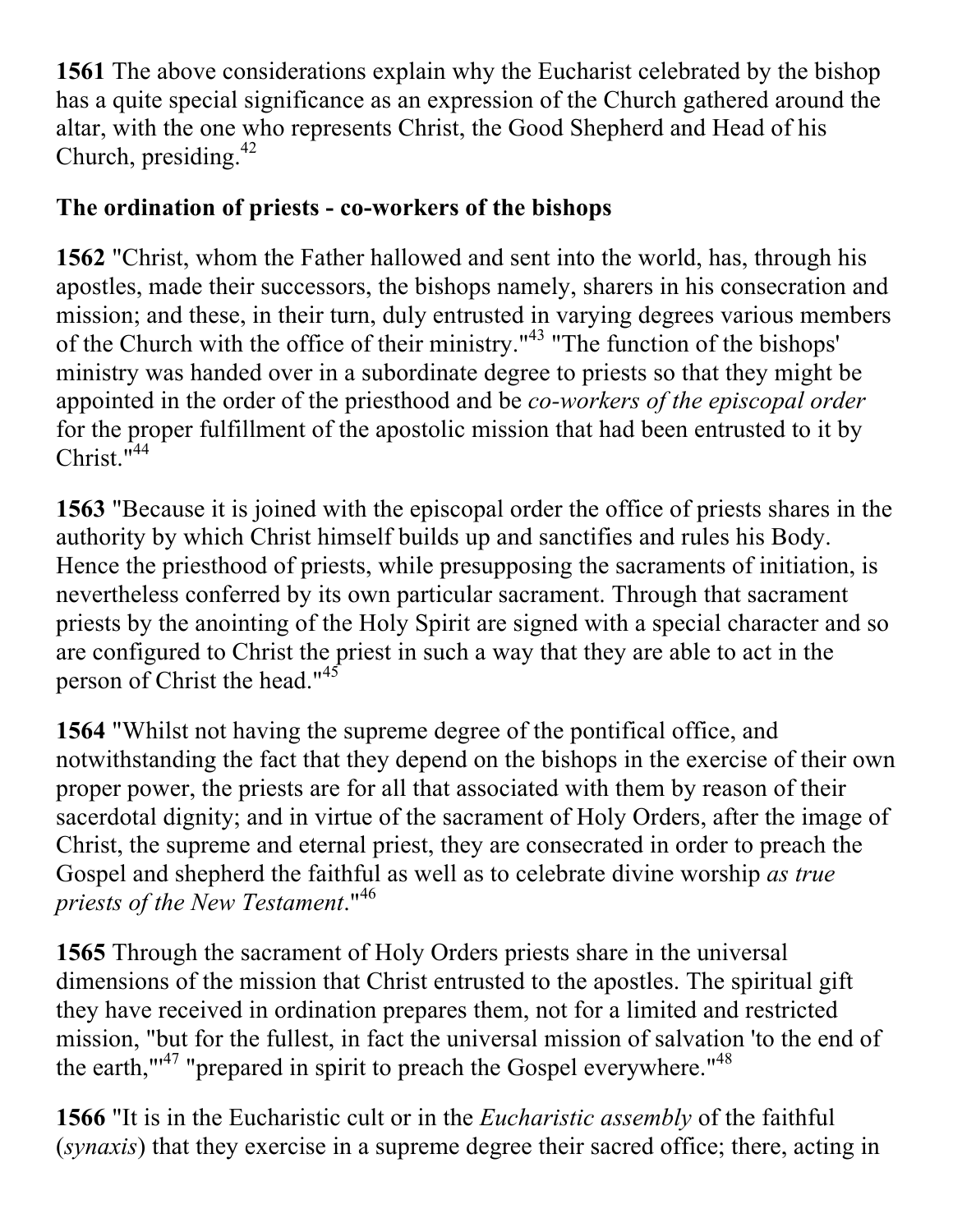the person of Christ and proclaiming his mystery, they unite the votive offerings of the faithful to the sacrifice of Christ their head, and in the sacrifice of the Mass they make present again and apply, until the coming of the Lord, the unique sacrifice of the New Testament, that namely of Christ offering himself once for all a spotless victim to the Father."49 From this unique sacrifice their whole priestly ministry draws its strength.<sup>50</sup>

**1567** "The priests, prudent cooperators of the episcopal college and its support and instrument, called to the service of the People of God, constitute, together with their bishop, a unique sacerdotal college (*presbyterium*) dedicated, it is, true to a variety of distinct duties. In each local assembly of the faithful they represent, in a certain sense, the bishop, with whom they are associated in all trust and generosity; in part they take upon themselves his duties and solicitude and in their daily toils discharge them."<sup>51</sup> priests can exercise their ministry only in dependence on the bishop and in communion with him. The promise of obedience they make to the bishop at the moment of ordination and the kiss of peace from him at the end of the ordination liturgy mean that the bishop considers them his co-workers, his sons, his brothers and his friends, and that they in return owe him love and obedience.

**1568** "All priests, who are constituted in the order of priesthood by the sacrament of Order, are bound together by an intimate sacramental brotherhood, but in a special way they form one priestly body in the diocese to which they are attached under their own bishop.  $\ldots$ <sup>52</sup> The unity of the presbyterium finds liturgical expression in the custom of the presbyters' imposing hands, after the bishop, during the Ate of ordination.

#### **The ordination of deacons - "in order to serve"**

**1569** "At a lower level of the hierarchy are to be found deacons, who receive the imposition of hands 'not unto the priesthood, but unto the ministry."<sup>53</sup> At an ordination to the diaconate only the bishop lays hands on the candidate, thus signifying the deacon's special attachment to the bishop in the tasks of his "diakonia<sup>"54</sup>

**1570** Deacons share in Christ's mission and grace in a special way.<sup>55</sup> The sacrament of Holy Orders marks them with an *imprint* ("character") which cannot be removed and which configures them to Christ, who made himself the "deacon" or servant of all.<sup>56</sup> Among other tasks, it is the task of deacons to assist the bishop and priests in the celebration of the divine mysteries, above all the Eucharist, in the distribution of Holy Communion, in assisting at and blessing marriages, in the proclamation of the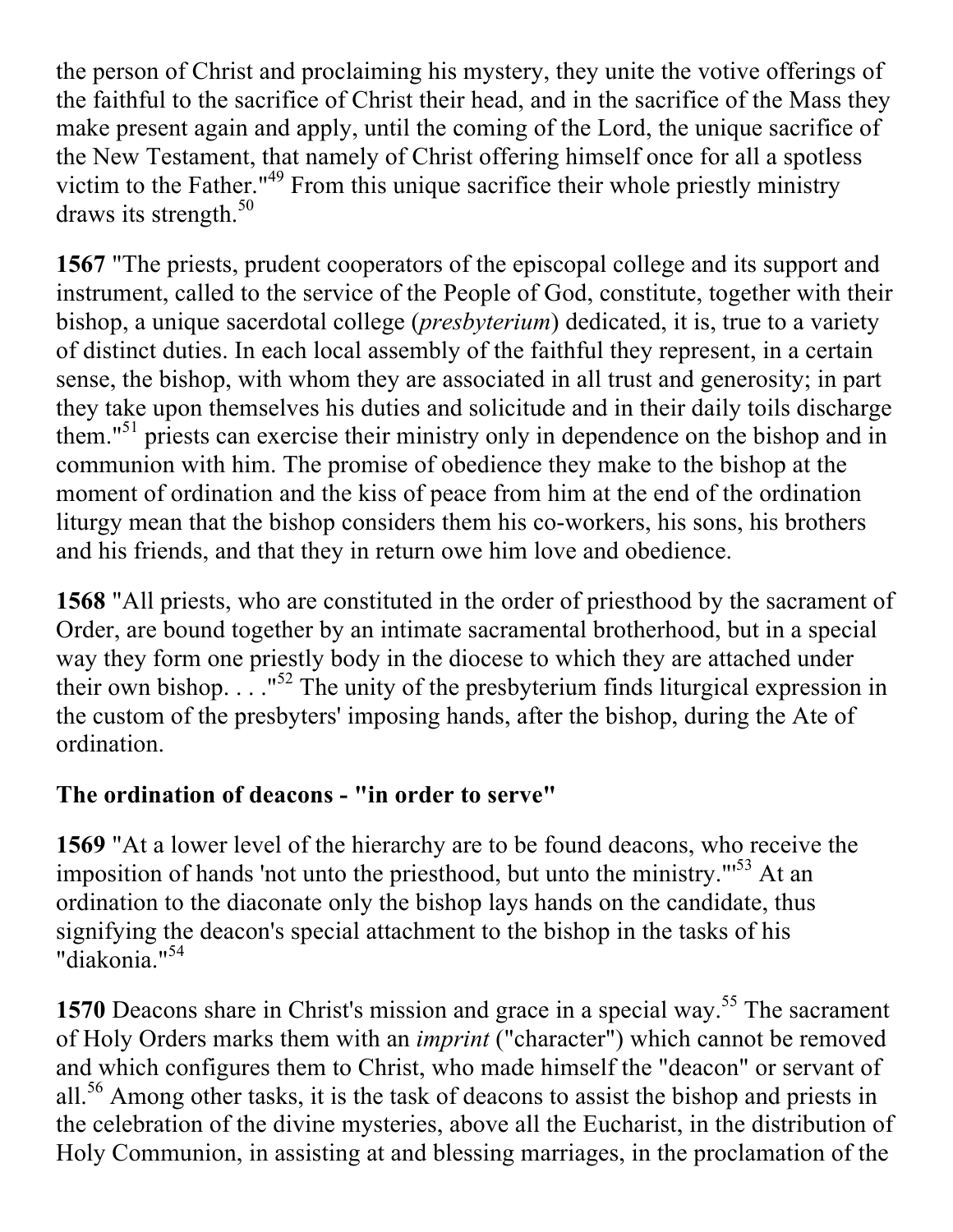Gospel and preaching, in presiding over funerals, and in dedicating themselves to the various ministries of charity.<sup>57</sup>

**1571** Since the Second Vatican Council the Latin Church has restored the diaconate "as a proper and permanent rank of the hierarchy,"<sup>58</sup> while the Churches of the East had always maintained it. This permanent diaconate, which can be conferred on married men, constitutes an important enrichment for the Church's mission. Indeed it is appropriate and useful that men who carry out a truly diaconal ministry in the Church, whether in its liturgical and pastoral life or whether in its social and charitable works, should "be strengthened by the imposition of hands which has come down from the apostles. They would be more closely bound to the altar and their ministry would be made more fruitful through the sacramental grace of the diaconate."<sup>59</sup>

#### **IV. THE CELEBRATION OF THIS SACRAMENT**

**1572** Given the importance that the ordination of a bishop, a priest, or a deacon has for the life of the particular Church, its celebration calls for as many of the faithful as possible to take part. It should take place preferably on Sunday, in the cathedral, with solemnity appropriate to the occasion. All three ordinations, of the bishop, of the priest, and of the deacon, follow the same movement. Their proper place is within the Eucharistic liturgy.

**1573** The *essential rite* of the sacrament of Holy Orders for all three degrees consists in the bishop's imposition of hands on the head of the ordinand and in the bishop's specific consecratory prayer asking God for the outpouring of the Holy Spirit and his gifts proper to the ministry to which the candidate is being ordained.<sup>60</sup>

**1574** As in all the sacraments additional rites surround the celebration. Varying greatly among the different liturgical traditions, these rites have in common the expression of the multiple aspects of sacramental grace. Thus in the Latin Church, the initial rites - presentation and election of the ordinand, instruction by the bishop, examination of the candidate, litany of the saints - attest that the choice of the candidate is made in keeping with the practice of the Church and prepare for the solemn act of consecration, after which several rites symbolically express and complete the mystery accomplished: for bishop and priest, an anointing with holy chrism, a sign of the special anointing of the Holy Spirit who makes their ministry fruitful; giving the book of the Gospels, the ring, the miter, and the crosier to the bishop as the sign of his apostolic mission to proclaim the Word of God, of his fidelity to the Church, the bride of Christ, and his office as shepherd of the Lord's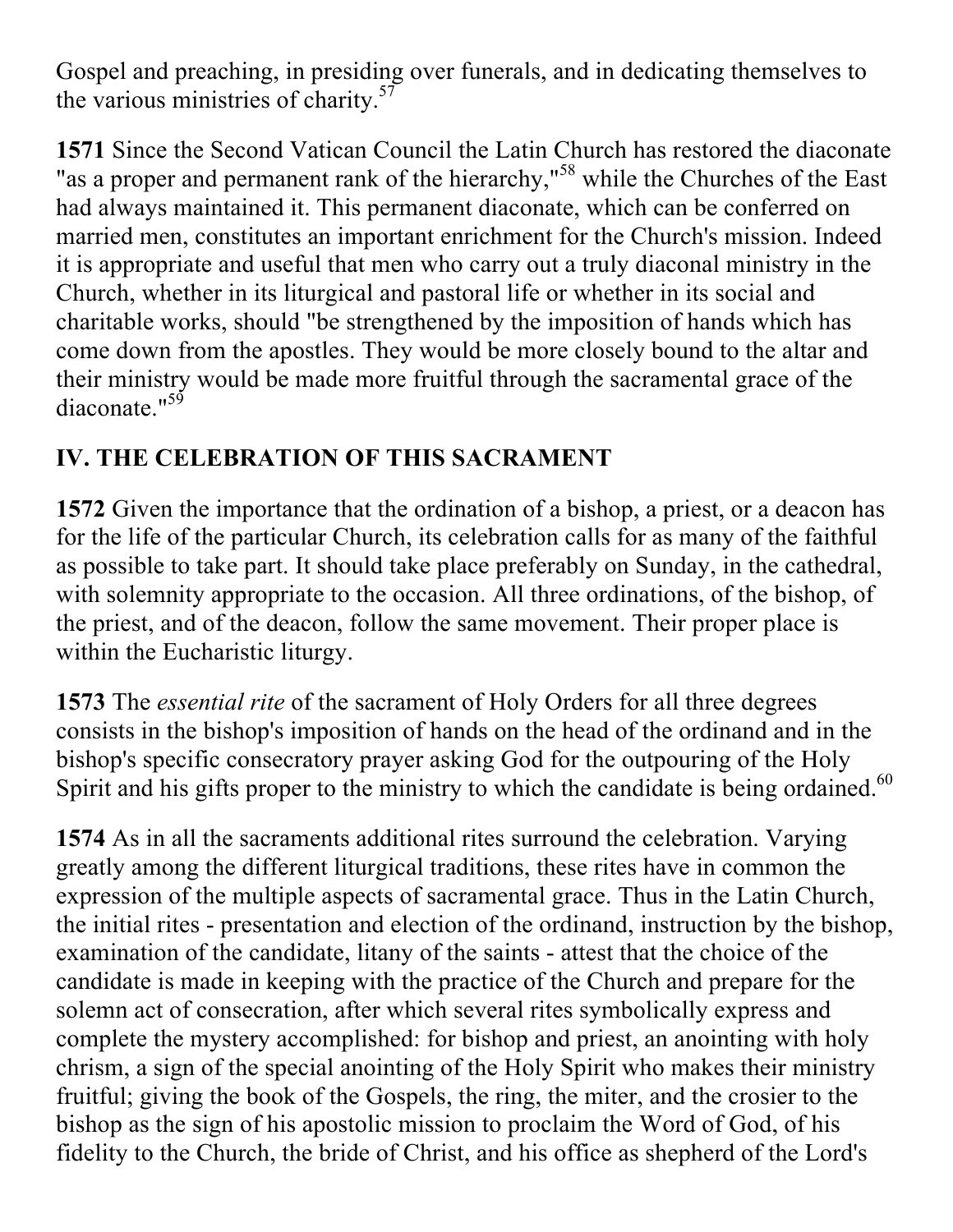flock; presentation to the priest of the paten and chalice, "the offering of the holy people" which he is called to present to God; giving the book of the Gospels to the deacon who has just received the mission to proclaim the Gospel of Christ.

# **V. WHO CAN CONFER THIS SACRAMENT?**

**1575** Christ himself chose the apostles and gave them a share in his mission and authority. Raised to the Father's right hand, he has not forsaken his flock but he keeps it under his constant protection through the apostles, and guides it still through these same pastors who continue his work today.<sup>61</sup> Thus, it is Christ whose gift it is that some be apostles, others pastors. He continues to act through the bishops.<sup>62</sup>

**1576** Since the sacrament of Holy Orders is the sacrament of the apostolic ministry, it is for the bishops as the successors of the apostles to hand on the "gift of the Spirit,"<sup>63</sup> the "apostolic line."<sup>64</sup> Validly ordained bishops, i.e., those who are in the line of apostolic succession, validly confer the three degrees of the sacrament of Holy Orders.<sup>65</sup>

# **VI. WHO CAN RECEIVE THIS SACRAMENT?**

**1577** "Only a baptized man (*vir*) validly receives sacred ordination."<sup>66</sup> The Lord Jesus chose men (*viri*) to form the college of the twelve apostles, and the apostles did the same when they chose collaborators to succeed them in their ministry.<sup>67</sup> The college of bishops, with whom the priests are united in the priesthood, makes the college of the twelve an ever-present and ever-active reality until Christ's return. The Church recognizes herself to be bound by this choice made by the Lord himself. For this reason the ordination of women is not possible.<sup>68</sup>

**1578** No one has a *right* to receive the sacrament of Holy Orders. Indeed no one claims this office for himself; he is called to it by  $God.<sup>69</sup>$  Anyone who thinks he recognizes the signs of God's call to the ordained ministry must humbly submit his desire to the authority of the Church, who has the responsibility and right to call someone to receive orders. Like every grace this sacrament can be *received* only as an unmerited gift.

**1579** All the ordained ministers of the Latin Church, with the exception of permanent deacons, are normally chosen from among men of faith who live a celibate life and who intend to remain *celibate* "for the sake of the kingdom of heaven."70 Called to consecrate themselves with undivided heart to the Lord and to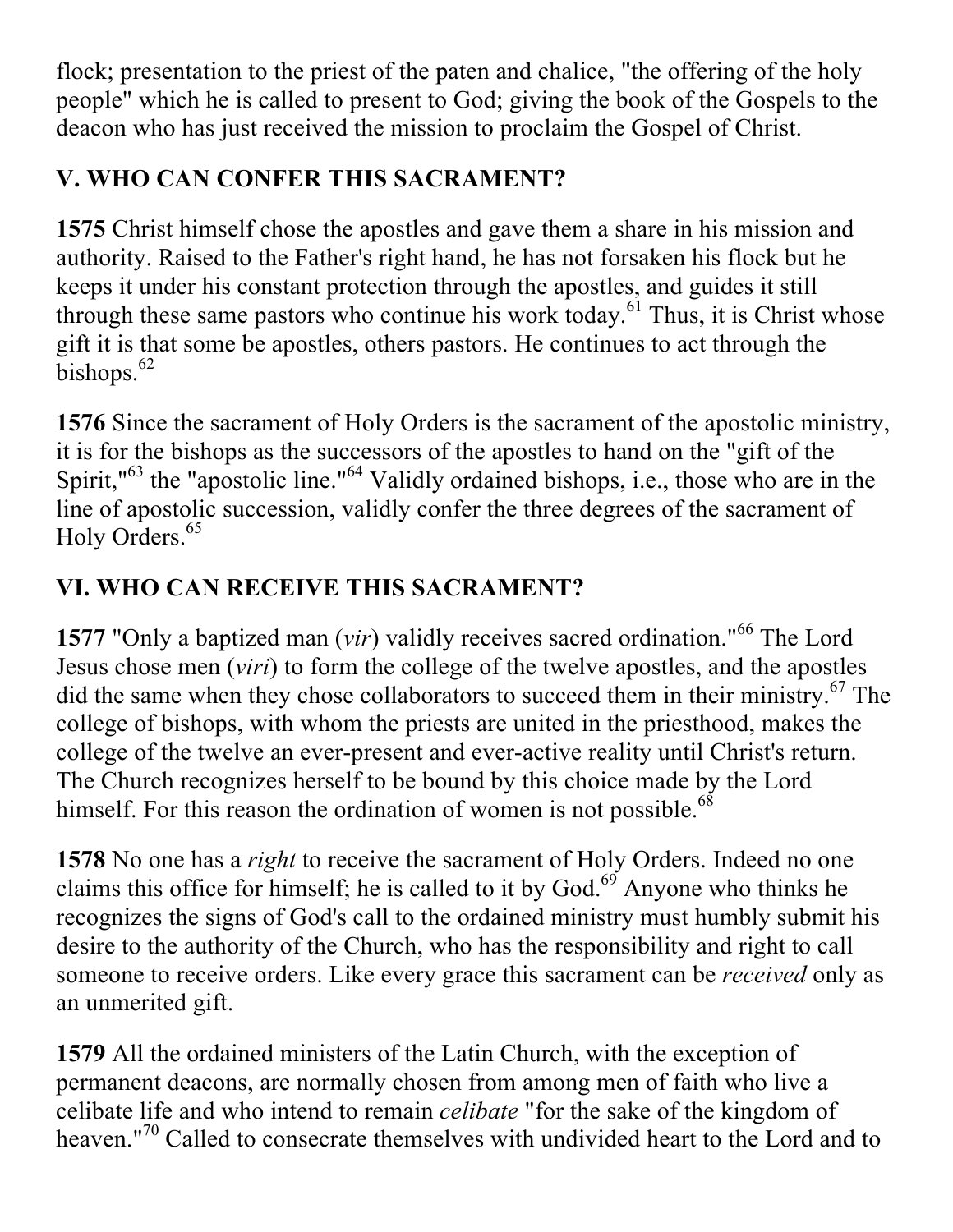"the affairs of the Lord,"<sup>71</sup> they give themselves entirely to God and to men. Celibacy is a sign of this new life to the service of which the Church's minister is consecrated; accepted with a joyous heart celibacy radiantly proclaims the Reign of God<sup> $72$ </sup>

**1580** In the Eastern Churches a different discipline has been in force for many centuries: while bishops are chosen solely from among celibates, married men can be ordained as deacons and priests. This practice has long been considered legitimate; these priests exercise a fruitful ministry within their communities.<sup>73</sup> Moreover, priestly celibacy is held in great honor in the Eastern Churches and many priests have freely chosen it for the sake of the Kingdom of God. In the East as in the West a man who has already received the sacrament of Holy Orders can no longer marry.

## **VII. THE EFFECTS OF THE SACRAMENT OF HOLY ORDERS**

#### **The indelible character**

**1581** This sacrament configures the recipient to Christ by a special grace of the Holy Spirit, so that he may serve as Christ's instrument for his Church. By ordination one is enabled to act as a representative of Christ, Head of the Church, in his triple office of priest, prophet, and king.

**1582** As in the case of Baptism and Confirmation this share in Christ's office is granted once for all. The sacrament of Holy Orders, like the other two, confers an *indelible spiritual character* and cannot be repeated or conferred temporarily.<sup>74</sup>

**1583** It is true that someone validly ordained can, for grave reasons, be discharged from the obligations and functions linked to ordination, or can be forbidden to exercise them; but he cannot become a layman again in the strict sense,  $\frac{75}{15}$  because the character imprinted by ordination is for ever. The vocation and mission received on the day of his ordination mark him permanently.

**1584** Since it is ultimately Christ who acts and effects salvation through the ordained minister, the unworthiness of the latter does not prevent Christ from acting.76 St. Augustine states this forcefully:

As for the proud minister, he is to be ranked with the devil. Christ's gift is not thereby profaned: what flows through him keeps its purity, and what passes through him remains dear and reaches the fertile earth. . . . The spiritual power of the sacrament is indeed comparable to light: those to be enlightened receive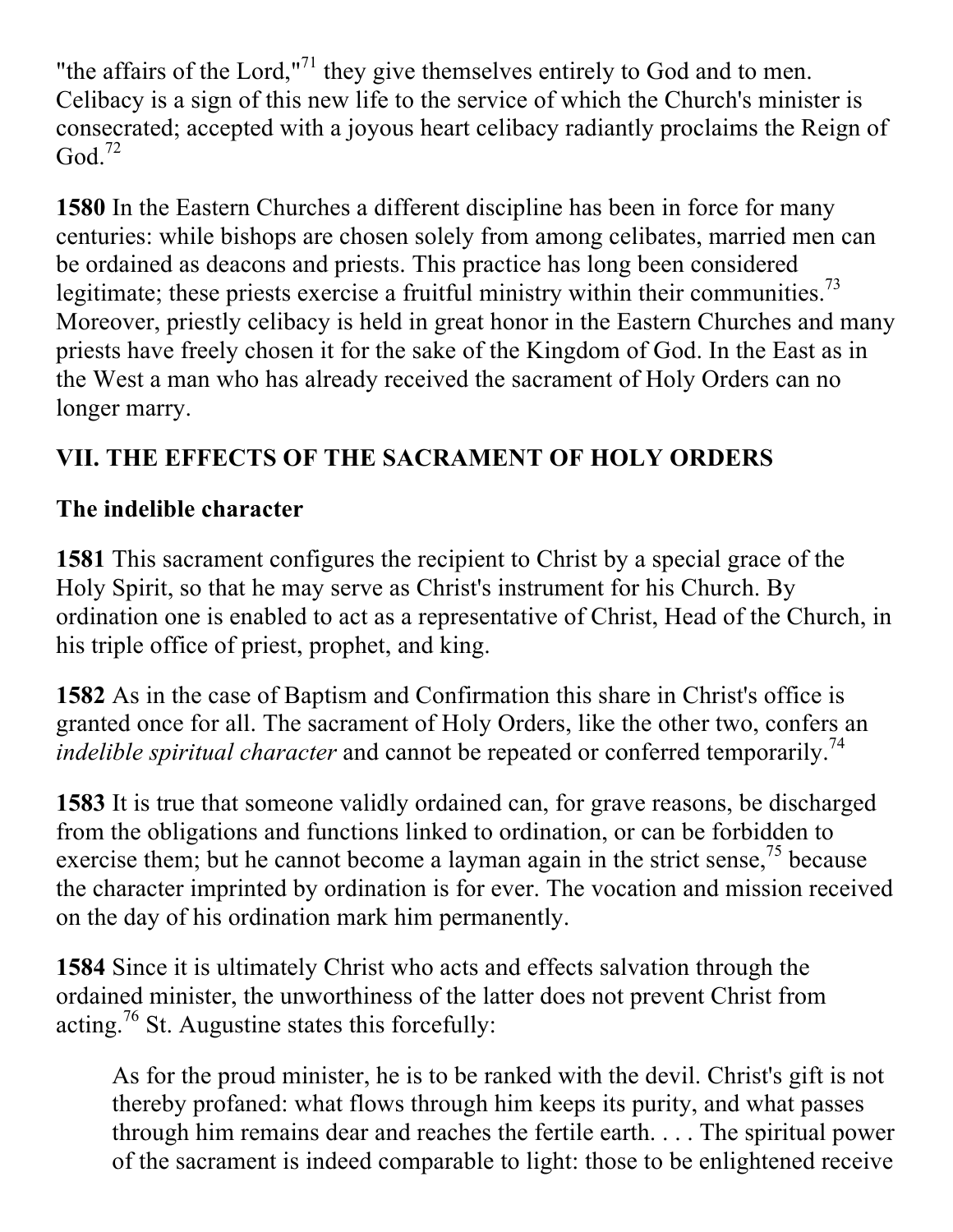it in its purity, and if it should pass through defiled beings, it is not itself defiled $<sup>77</sup>$ </sup>

## **The grace of the Holy Spirit**

**1585** The grace of the Holy Spirit proper to this sacrament is configuration to Christ as Priest, Teacher, and Pastor, of whom the ordained is made a minister.

**1586** For the bishop, this is first of all a grace of strength ("the governing spirit": Prayer of Episcopal Consecration in the Latin rite):<sup>78</sup> the grace to guide and defend his Church with strength and prudence as a father and pastor, with gratuitous love for all and a preferential love for the poor, the sick, and the needy. This grace impels him to proclaim the Gospel to all, to be the model for his flock, to go before it on the way of sanctification by identifying himself in the Eucharist with Christ the priest and victim, not fearing to give his life for his sheep:

Father, you know all hearts. You have chosen your servant for the office of bishop. May he be a shepherd to your holy flock, and a high priest blameless in your sight, ministering to you night and day; may he always gain the blessing of your favor and offer the gifts of your holy Church. Through the Spirit who gives the grace of high priesthood grant him the power to forgive sins as you have commanded to assign ministries as you have decreed and to loose from every bond by the authority which you gave to your apostles. May he be pleasing to you by his gentleness and purity of heart, presenting a fragrant offering to you, through Jesus Christ, your Son...<sup>79</sup>

**1587** The spiritual gift conferred by presbyteral ordination is expressed by this prayer of the Byzantine Rite. The bishop, while laying on his hand, says among other things:

Lord, fill with the gift of the Holy Spirit him whom you have deigned to raise to the rank of the priesthood, that he may be worthy to stand without reproach before your altar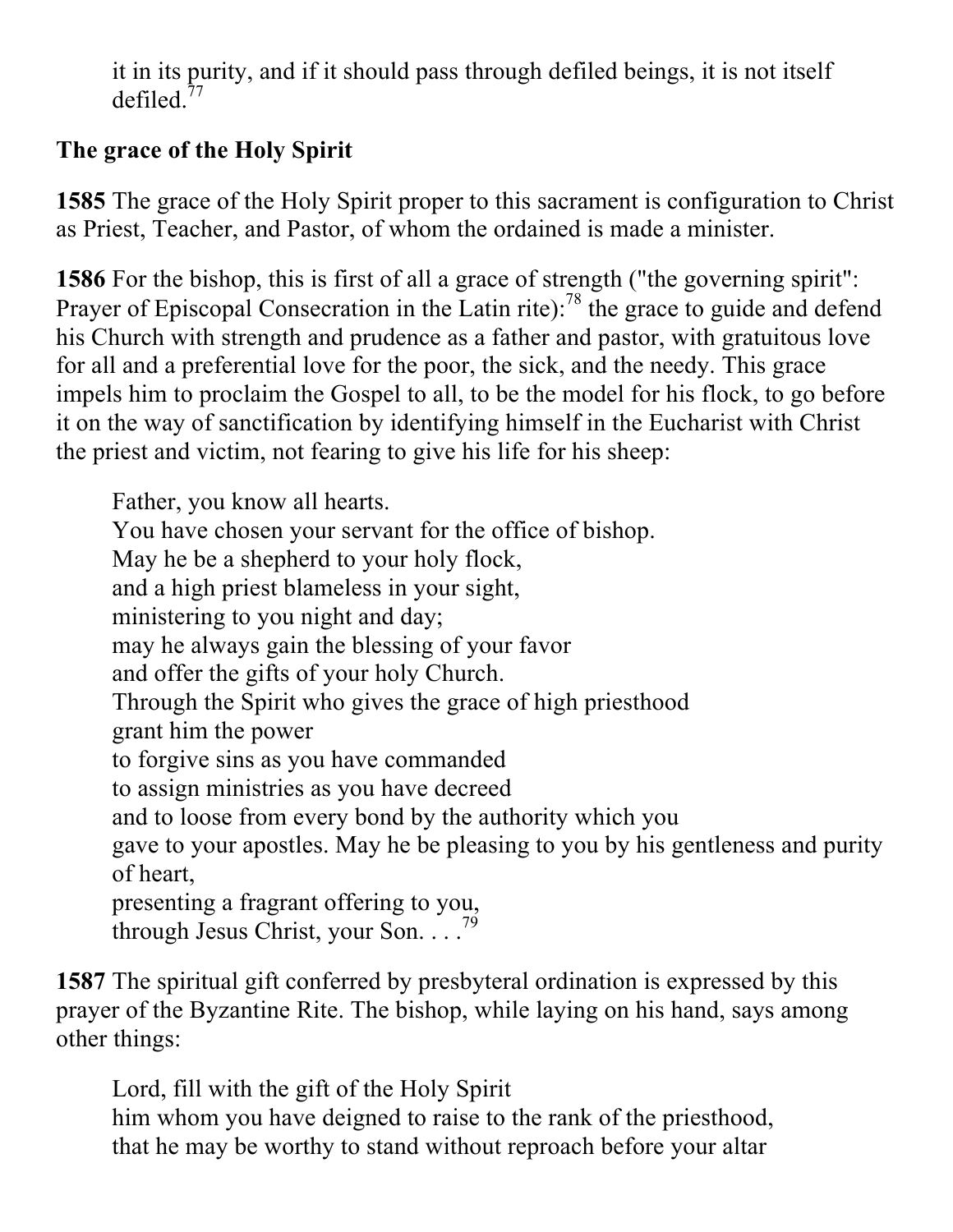to proclaim the Gospel of your kingdom, to fulfill the ministry of your word of truth, to offer you spiritual gifts and sacrifices, to renew your people by the bath of rebirth; so that he may go out to meet our great God and Savior Jesus Christ, your only Son, on the day of his second coming, and may receive from your vast goodness the recompense for a faithful administration of his order.<sup>80</sup>

**1588** With regard to deacons, "strengthened by sacramental grace they are dedicated to the People of God, in conjunction with the bishop and his body of priests, in the service (*diakonia*) of the liturgy, of the Gospel, and of works of charity."<sup>81</sup>

**1589** Before the grandeur of the priestly grace and office, the holy doctors felt an urgent call to conversion in order to conform their whole lives to him whose sacrament had made them ministers. Thus St. Gregory of Nazianzus, as a very young priest, exclaimed:

We must begin by purifying ourselves before purifying others; we must be instructed to be able to instruct, become light to illuminate, draw close to God to bring him close to others, be sanctified to sanctify, lead by the hand and counsel prudently. I know whose ministers we are, where we find ourselves and to where we strive. I know God's greatness and man's weakness, but also his potential. [Who then is the priest? He is] the defender of truth, who stands with angels, gives glory with archangels, causes sacrifices to rise to the altar on high, shares Christ's priesthood, refashions creation, restores it in God's image, recreates it for the world on high and, even greater, is divinized and divinizes.82 And the holy Cure of Ars: "The priest continues the work of redemption on earth. . . . If we really understood the priest on earth, we would die not of fright but of love. . . . The Priesthood is the love of the heart of Jesus."<sup>83</sup>

#### **IN BRIEF**

**1590** St. Paul said to his disciple Timothy: "I remind you to rekindle the gift of God that is within you through the laying on of my hands" (*2 Tim* 1:6), and "If any one aspires to the office of bishop, he desires a noble task." (*1 Tim* 3:1) To Titus he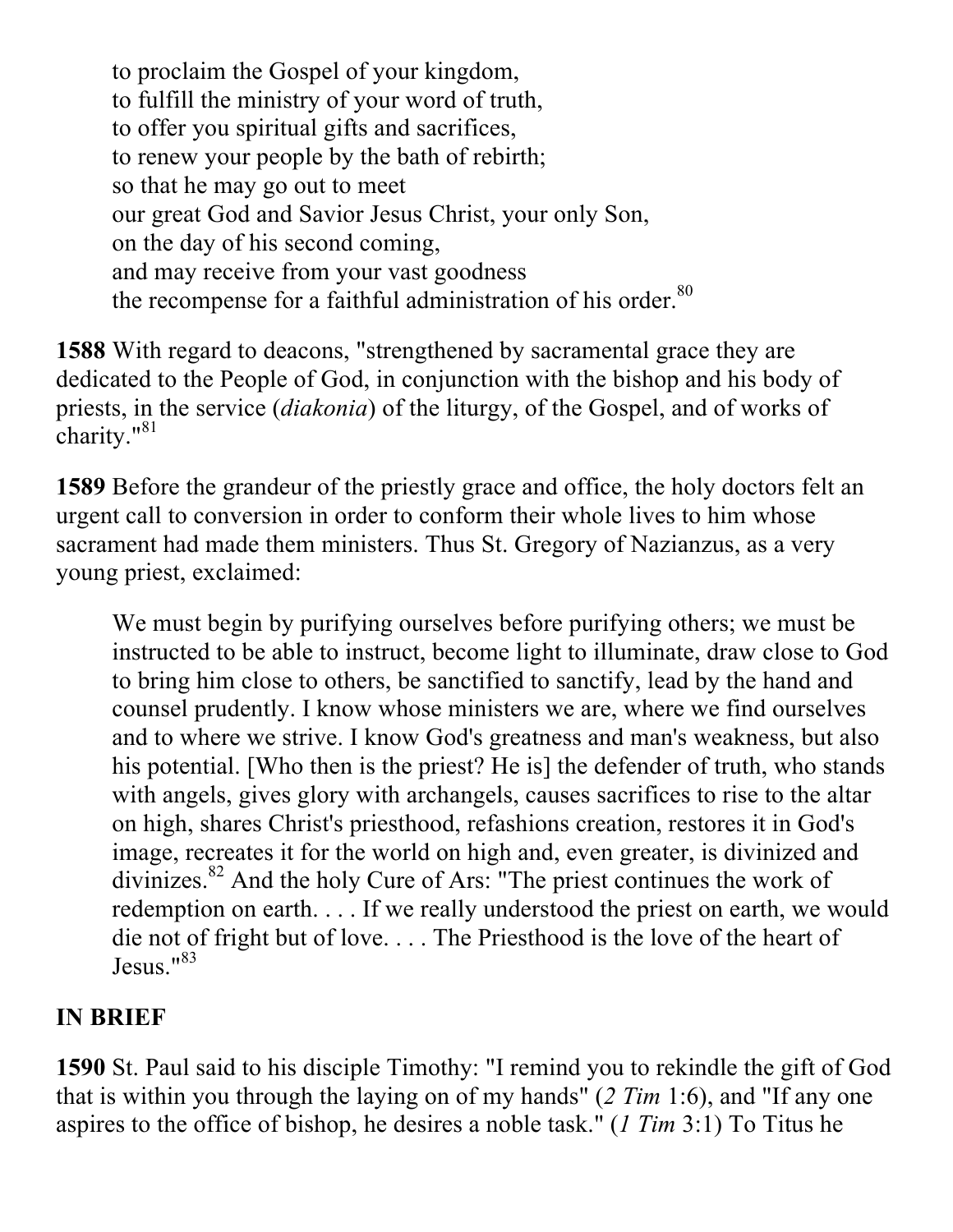said: "This is why I left you in Crete, that you amend what was defective, and appoint presbyters in every town, as I directed you" (*Titus* 1:5).

**1591** The whole Church is a priestly people. Through Baptism all the faithful share in the priesthood of Christ. This participation is called the "common priesthood of the faithful." Based on this common priesthood and ordered to its service, there exists another participation in the mission of Christ: the ministry conferred by the sacrament of Holy Orders, where the task is to serve in the name and in the person of Christ the Head in the midst of the community.

**1592** The ministerial priesthood differs in essence from the common priesthood of the faithful because it confers a sacred power for the service of the faithful. The ordained ministers exercise their service for the People of God by teaching (*munus docendi*), divine worship (*munus liturgicum*) and pastoral governance (*munus regendi*).

**1593** Since the beginning, the ordained ministry has been conferred and exercised in three degrees: that of bishops, that of presbyters, and that of deacons. The ministries conferred by ordination are irreplaceable for the organic structure of the Church: without the bishop, presbyters, and deacons, one cannot speak of the Church (cf. St. Ignatius of Antioch, *Ad Trall*. 3,1).

**1594** The bishop receives the fullness of the sacrament of Holy Orders, which integrates him into the episcopal college and makes him the visible head of the particular Church entrusted to him. As successors of the apostles and members of the college, the bishops share in the apostolic responsibility and mission of the whole Church under the authority of the Pope, successor of St. Peter.

**1595** Priests are united with the bishops in sacerdotal dignity and at the same time depend on them in the exercise of their pastoral functions; they are called to be the bishops' prudent co-workers. They form around their bishop the presbyterium which bears responsibility with him for the particular Church. They receive from the bishop the charge of a parish community or a determinate ecclesial office.

**1596** Deacons are ministers ordained for tasks of service of the Church; they do not receive the ministerial priesthood, but ordination confers on them important functions in the ministry of the word, divine worship, pastoral governance, and the service of charity, tasks which they must carry out under the pastoral authority of their bishop.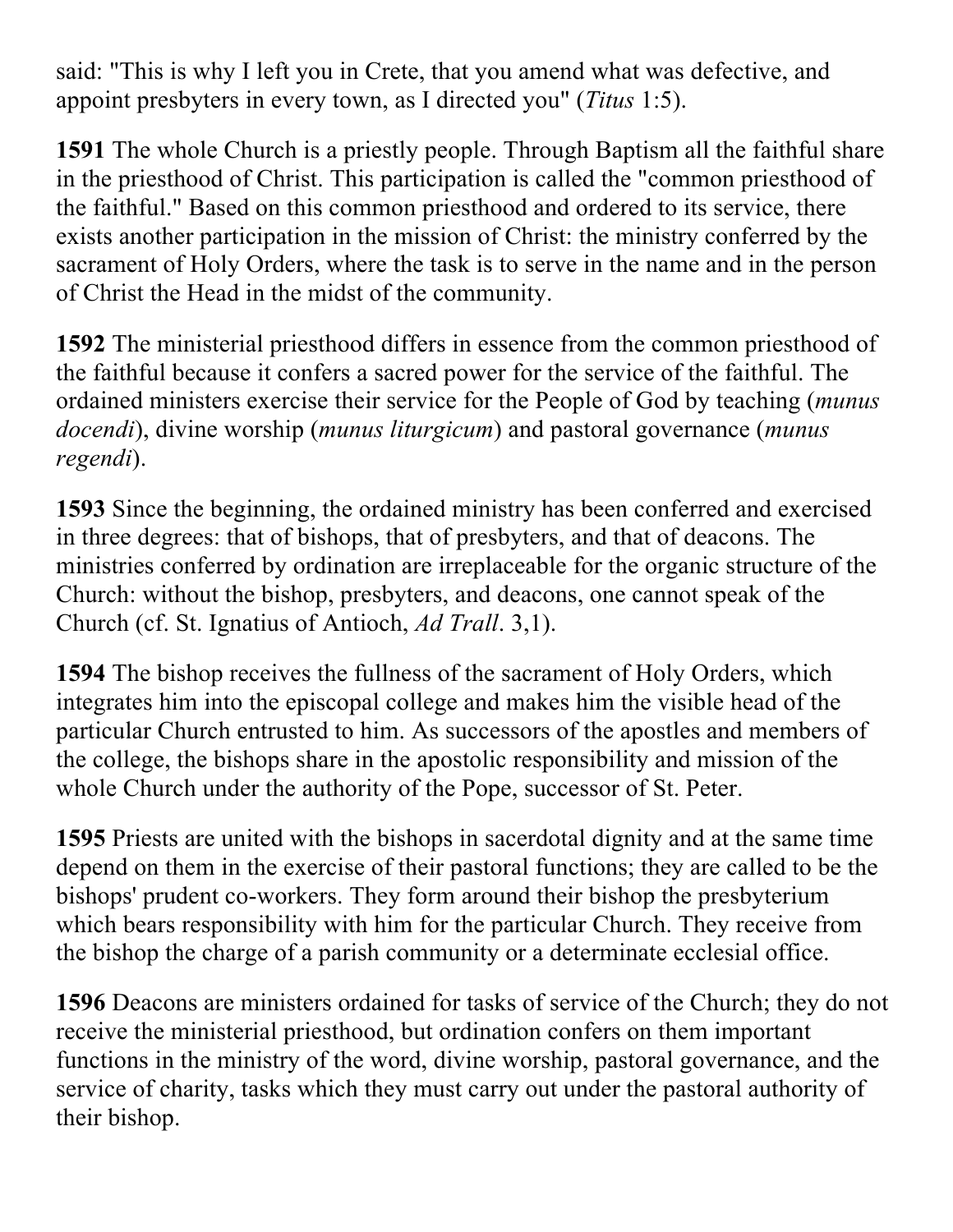**1597** The sacrament of Holy Orders is conferred by the laying on of hands followed by a solemn prayer of consecration asking God to grant the ordinand the graces of the Holy Spirit required for his ministry. Ordination imprints an indelible sacramental character.

**1598** The Church confers the sacrament of Holy Orders only on baptized men (*viri*), whose suitability for the exercise of the ministry has been duly recognized. Church authority alone has the responsibility and right to call someone to receive the sacrament of Holy Orders.

**1599** In the Latin Church the sacrament of Holy Orders for the presbyterate is normally conferred only on candidates who are ready to embrace celibacy freely and who publicly manifest their intention of staying celibate for the love of God's kingdom and the service of men.

**1600** It is bishops who confer the sacrament of Holy Orders in the three degrees.

*Ex* 19:6; cf. *Isa* 61:6. 7 Cf. *Num* 1:48-53; *Josh* 13:33. *Heb* 5:1; cf. *Ex* 29:1-30; *Lev* 8. 9 Cf. *Mal* 2:7-9. 10 Cf. *Heb* 5:3; 7:27; 101-4. 11 Cf. *Num* 11:24-25. *Roman Pontifical*, Ordination of Bishops 26, Prayer of Consecration. *Roman Pontifical*, Ordination of Priests 22, Prayer of Consecration. *Roman Pontifical*, Ordination of Deacons 21, Prayer of Consecration. *2 Tim* 2:5. *Heb* 5:10; cf. 6:20; *Gen* 14:18. *Heb* 7:26. *Heb* 10:14. 19 St. Thomas Aquinas, *Hebr.* 8,4. *Rev* 1:6; cf. *Rev* 5:9-10; *1 Pet* 2:5,9. *LG* 10 § 1. *LG* 10 § 2. 23 Cf. *LG* 10; 28; *SC* 33; *CD* 11; *PO* 2; 6. 24 Pius XII, encyclical, *Mediator Dei*: AAS, 39 (1947) 548.

4 Cf. *Heb* 5:6; 7:11; *Ps* 110:4.

5 Cf. *LG* 10.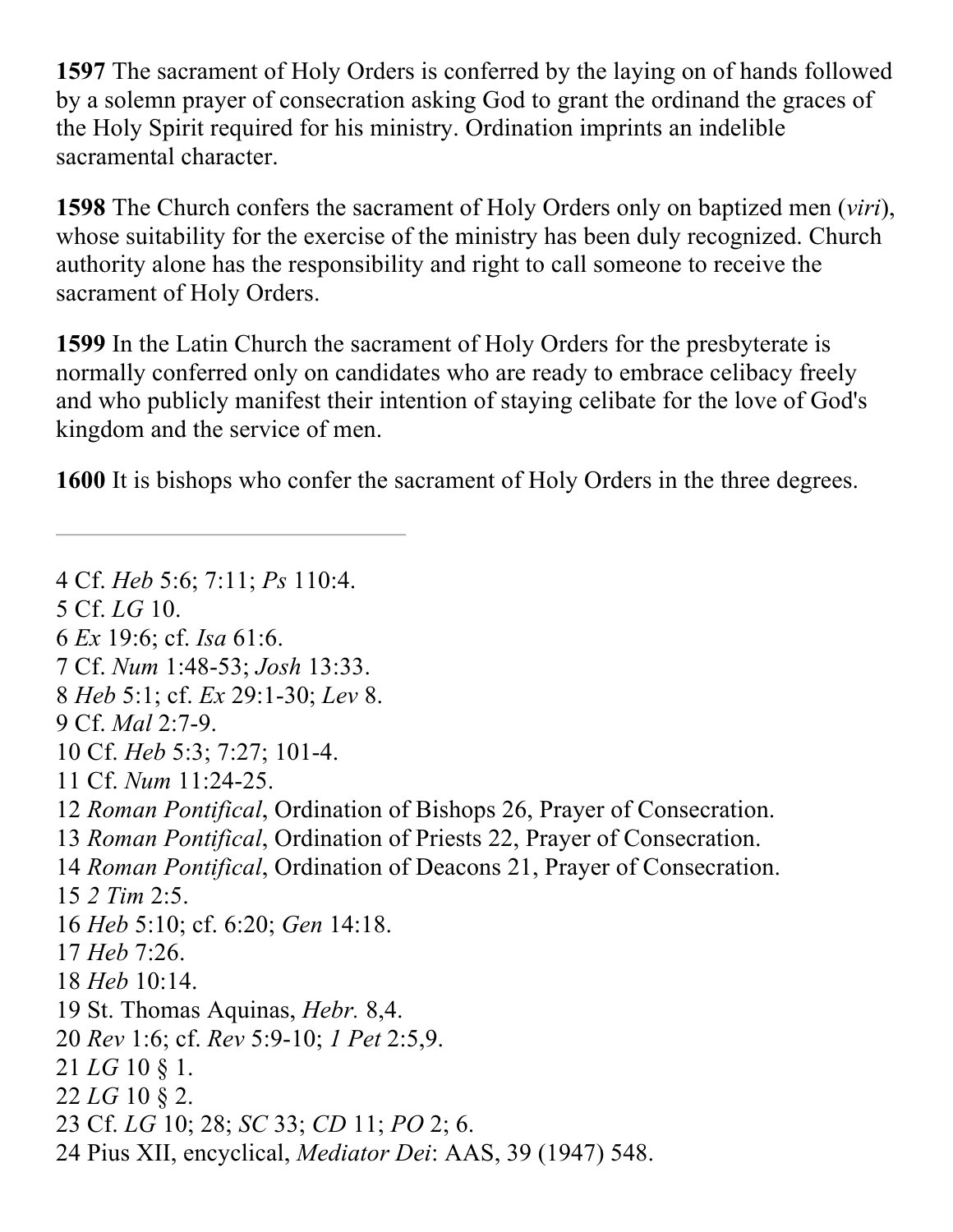25 St. Thomas Aquinas, *STh* III,22,4c. 26 Cf. *LG* 21. 27 St. Ignatius of Antioch, *Ad Trall.* 3,1:SCh 10,96; cf. *Ad Magn.* 6,1:SCh 10,82- 84. 28 *LG* 24. 29 Cf. *Mk* 10:43-45; *1 Pet* 5:3. 30 St. John Chrysostom, *De sac.* 2, 4:PG 48, 636; cf. *Jn* 21:15-17. 31 Cf. *SC* 33N; *LG* 10. 32 *LG* 28. 33 St. Ignatius of Antioch, *Ad Trall.* 3,1:SCh 10,96. 34 *LG* 20. 35 *LG* 21; cf. *Acts* 1:8; 24; *Jn* 20:22-23; *1 Tim* 4:14; *2 Tim* 1:6-7. 36 *LG* 21 § 2. 37 *LG* 21. 38 *CD* 2 § 2. 39 *LG* 22. 40 Cf. *LG* 22. 41 Pius XII, *Fidei donum*: AAS 49 (1957) 237; cf. *LG* 23; *CD* 4; 36; 37; *AG* 5; 6; 38. 42 Cf. *SC* 41; *LG* 26. 43 *LG* 28; cf. *Jn* 10:36. 44 *PO* 2 § 2. 45 *PO* 2. 46 *LG* 28 cf. *Heb* 5:1-10; 7:24; 9:11-28; Innocent I, *Epist. ad Decentium*:PL 20,554A; St. Gregory of Nazianzus, *Oratio* 2,22:PG 35,432B. 47 *PO* 10; *OT* 20; cf. *Acts* 1:8. 48 *OT* 20. 49 *LG* 28; cf. *1 Cor* 11:26. 50 Cf. *PO* 2. 51 *LG* 28 § 2. 52 *PO* 8. 53 *LG* 29; cf. *CD* 15. 54 Cf. St. Hippolytus, *Trad. ap*. 8:SCh 11,58-62. 55 Cf. *LG* 41; *AA* 16. 56 Cf. *Mk* 10:45; *Lk* 22:27; St. Polycarp, *Ad Phil.* 5,2:SCh 10,182. 57 Cf. *LG* 29; *SC* 35 § 4; *AG* 16. 58 *LG* 29 § 2. 59 *AG* 16 § 6. 60 Cf. Pius XII, apostolic constitution, *Sacramentum Ordinis*: DS 3858.